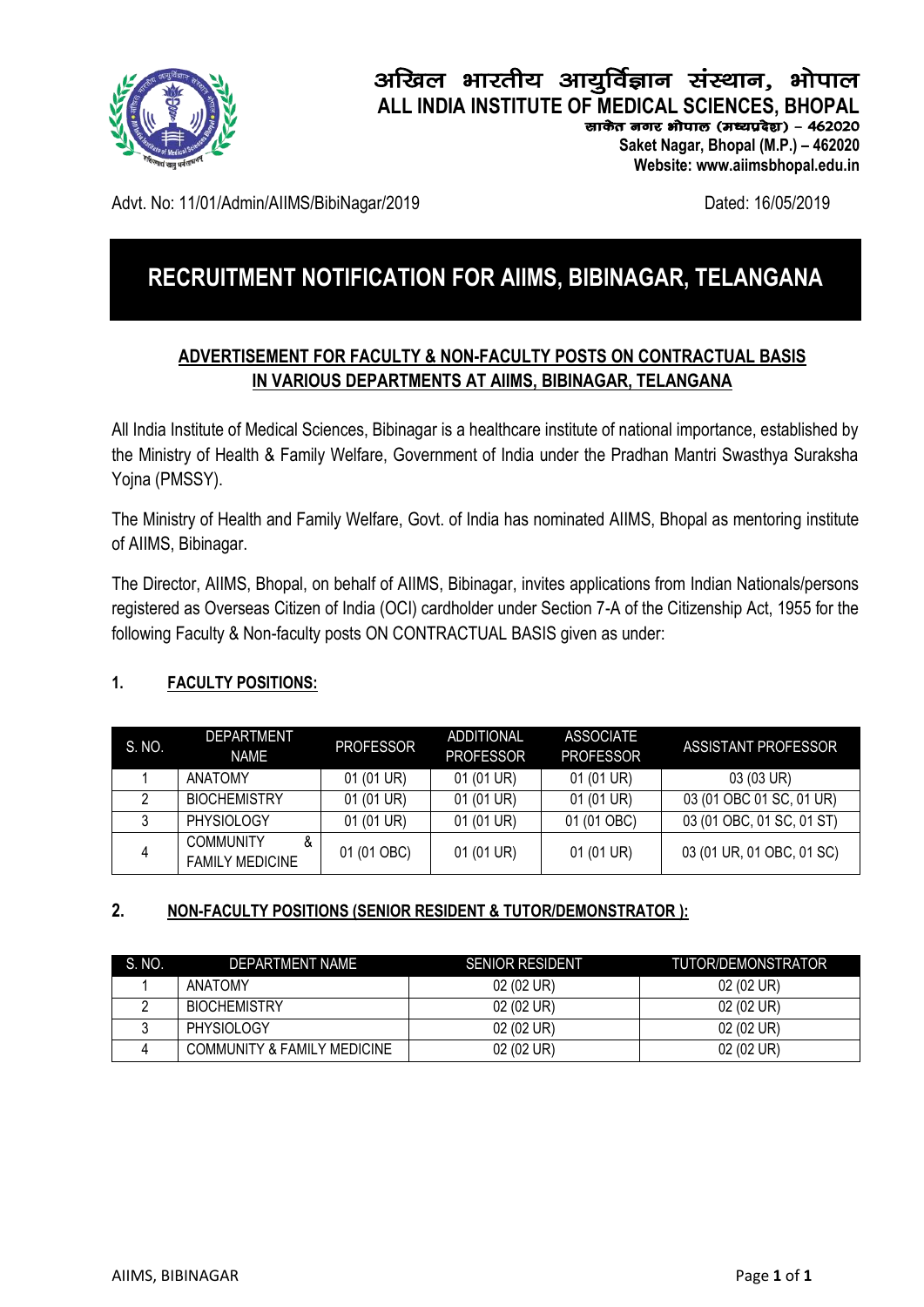#### **3. FACULTY POSITIONS**

| S. No.        | Name of the post  | <b>Essential Qualification and Experience</b>                                                                                                                                                                                                                                                                                                                                                                                             |
|---------------|-------------------|-------------------------------------------------------------------------------------------------------------------------------------------------------------------------------------------------------------------------------------------------------------------------------------------------------------------------------------------------------------------------------------------------------------------------------------------|
| 01.           | <b>PROFESSOR</b>  | <b>Essential for Medical candidates:-</b>                                                                                                                                                                                                                                                                                                                                                                                                 |
|               |                   | 1. A medical qualification included in the I or II schedule or part II of the third<br>schedule to the Indian medical council Act of 1956 (Persons possessing<br>qualifications included in part II of third schedule should also fulfil the<br>condition specified in section 13(3) of the Act.)<br>2. A postgraduate qualification e.g. MD/MS or a recognized qualification<br>equivalent thereto in the respective discipline/subject. |
|               |                   | <b>Experience:-</b>                                                                                                                                                                                                                                                                                                                                                                                                                       |
|               |                   | Fourteen years teaching and/or research experience in a recognized institution<br>in the subject of specialty after obtaining the qualifying degree of M.D./M.S. or<br>qualification recognized equivalent thereto.                                                                                                                                                                                                                       |
|               |                   | <b>Essential for Non-medical candidates:-</b>                                                                                                                                                                                                                                                                                                                                                                                             |
|               |                   | 1. Post graduate qualification e.g. Master degree in the concerned discipline.<br>2. A doctorate degree of recognized university                                                                                                                                                                                                                                                                                                          |
|               |                   | Experience:-                                                                                                                                                                                                                                                                                                                                                                                                                              |
|               |                   | Fourteen years teaching and/or research experience in the discipline/ subject<br>concerned after obtaining the doctorate degree.                                                                                                                                                                                                                                                                                                          |
|               |                   |                                                                                                                                                                                                                                                                                                                                                                                                                                           |
| <b>S. No.</b> | Name of the post  | <b>Essential Qualification and Experience</b>                                                                                                                                                                                                                                                                                                                                                                                             |
| 02.           | <b>ADDITIONAL</b> | <b>Essential for Medical candidates (for the General discipline):-</b>                                                                                                                                                                                                                                                                                                                                                                    |
|               | <b>PROFESSOR</b>  | 1 & 2 same as for Professor (Medical)                                                                                                                                                                                                                                                                                                                                                                                                     |
|               |                   | <b>Experience:-</b>                                                                                                                                                                                                                                                                                                                                                                                                                       |
|               |                   | Ten years teaching and/or research experience in a recognized institution in<br>the subject of speciality after obtaining the qualifying degree of M.D. /M.S. or<br>qualification recognized equivalent thereto.                                                                                                                                                                                                                          |
|               |                   | <b>Essential for Non- medical Candidates:-</b>                                                                                                                                                                                                                                                                                                                                                                                            |
|               |                   | 1 & 2 are same as for Professor (Non - Medical)                                                                                                                                                                                                                                                                                                                                                                                           |
|               |                   |                                                                                                                                                                                                                                                                                                                                                                                                                                           |
|               |                   | Experience:-                                                                                                                                                                                                                                                                                                                                                                                                                              |
|               |                   | Ten years teaching and/or research experience in the discipline/ subject<br>concerned after obtaining the doctorate degree.                                                                                                                                                                                                                                                                                                               |
| S. No.        | Name of the post  | <b>Essential Qualification and Experience</b>                                                                                                                                                                                                                                                                                                                                                                                             |
| 03.           | <b>ASSOCIATE</b>  | <b>Essential for Medical candidates (for General Discipline):-</b>                                                                                                                                                                                                                                                                                                                                                                        |
|               | <b>PROFESSOR</b>  | 1 & 2 same as for Professor (Medical).                                                                                                                                                                                                                                                                                                                                                                                                    |
|               |                   | <b>Experience:-</b>                                                                                                                                                                                                                                                                                                                                                                                                                       |
|               |                   | Six years teaching and/or research experience in experience in a recognized<br>institution in the subject of specialty after obtaining the qualifying degree of<br>M.D./M.S. or a qualification recognized equivalent thereto.                                                                                                                                                                                                            |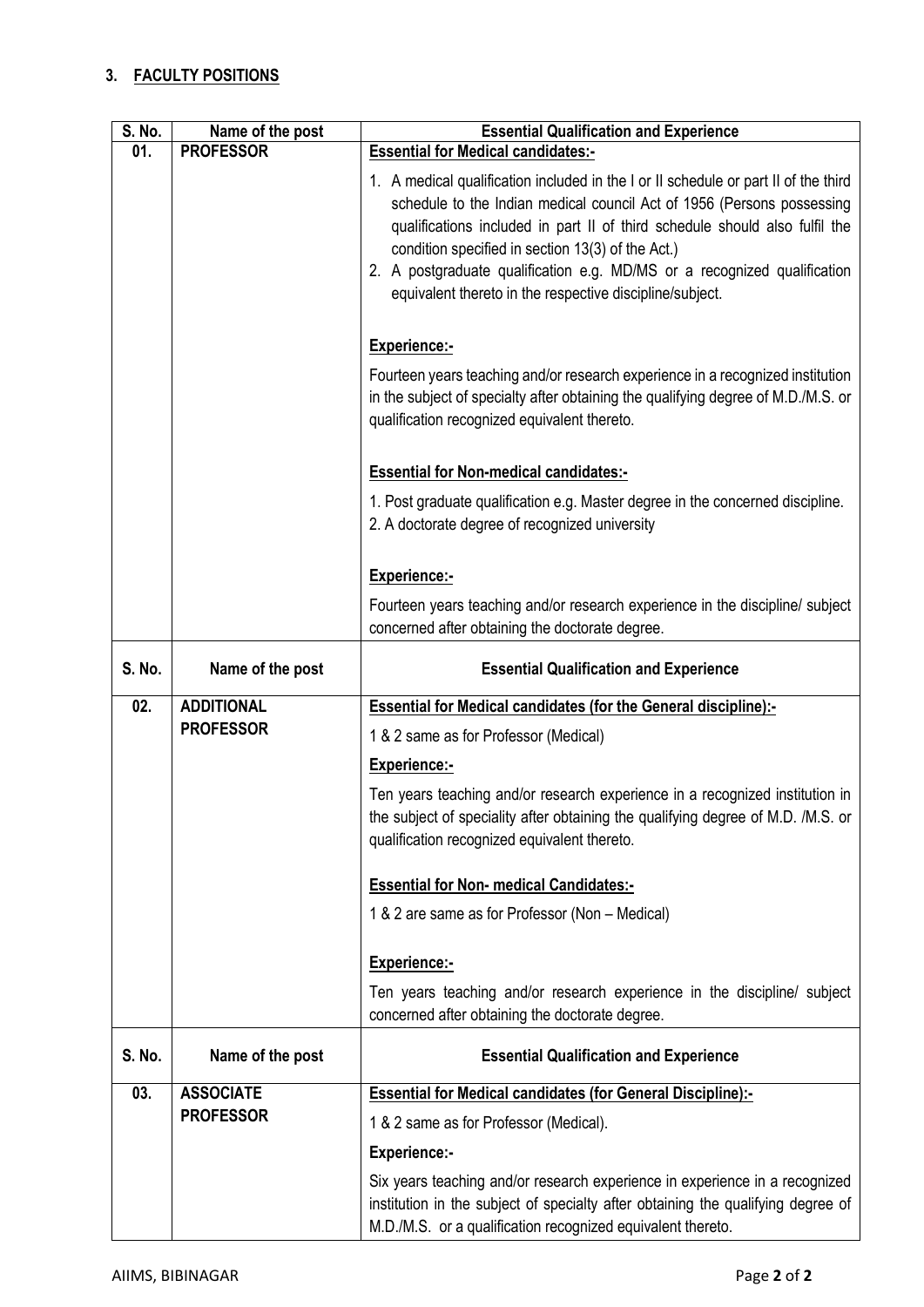|               |                            | <b>Essential for Non- medical Candidates:-</b><br>1 & 2 are same as for Professor (Non - Medical)<br><b>Experience:-</b><br>Six years teaching and/or research experience in the discipline/subject                                                                                                                                                                                                                                          |
|---------------|----------------------------|----------------------------------------------------------------------------------------------------------------------------------------------------------------------------------------------------------------------------------------------------------------------------------------------------------------------------------------------------------------------------------------------------------------------------------------------|
|               |                            | concerned after obtaining the doctorate degree.                                                                                                                                                                                                                                                                                                                                                                                              |
| <b>S. No.</b> | Name of the post           | <b>Essential Qualification and Experience</b>                                                                                                                                                                                                                                                                                                                                                                                                |
| 04.           | <b>ASSISTANT PROFESSOR</b> | <b>Essential for medical candidates (for General Discipline)</b>                                                                                                                                                                                                                                                                                                                                                                             |
|               |                            | A medical qualification included in the I or II schedule or part II of the third<br>1.<br>schedule to the Indian medical council Act of 1956 (Persons possessing<br>qualifications included in part II of third schedule should also fulfil the<br>condition specified in section 13(3) of the Act.)<br>2. A postgraduate qualification e.g. MD/MS or a recognized qualification<br>equivalent thereto in the respective discipline/subject. |
|               |                            | <b>Experience:</b><br>Three years teaching and/or research experience in experience in a<br>recognized institution in the subject of speciality after obtaining the qualifying<br>degree of M.D. /M.S. Or a qualification recognized equivalent thereto.                                                                                                                                                                                     |
|               |                            | <b>Essential for Non- medical Candidates:-</b>                                                                                                                                                                                                                                                                                                                                                                                               |
|               |                            | 1. Post graduate qualification e.g. Master degree in the discipline/ allied<br>subject<br>2. A doctorate degree of recognized university                                                                                                                                                                                                                                                                                                     |
|               |                            | Experience:<br>Three years teaching and/or research experience in the discipline/subject<br>concerned after obtaining the doctorate degree.                                                                                                                                                                                                                                                                                                  |

## **4. NON-FACULTY POSITIONS:**

| <b>S. No.</b> | Name of the post          | <b>Essential Qualification and Experience</b>                                                                                                  |  |
|---------------|---------------------------|------------------------------------------------------------------------------------------------------------------------------------------------|--|
| 01.           | <b>SENIOR RESIDENT</b>    | <b>Essential Qualification:-</b>                                                                                                               |  |
|               |                           | For Biochemistry & Anatomy:                                                                                                                    |  |
|               |                           | The candidate should possess M.Sc. degree in the subject<br>а.<br>concerned and                                                                |  |
|               |                           | b. Ph.D. in the subject concerned/allied subject from a<br>recognized University/Institute.                                                    |  |
|               |                           | For Physiology & Community Medicine:                                                                                                           |  |
|               |                           | • A Post Graduation Medical Degree (MD/MS/DNB) in the<br>respective discipline from recognized University/Institute/ or<br>equivalent thereto. |  |
| 02.           | <b>TUTOR/DEMONSTRATOR</b> | <b>Essential Qualification:-</b>                                                                                                               |  |
|               |                           | MBBS or M.Sc in Human Anatomy/ Medical Physiology/ Medical Bio-<br>Chemistry/ Biochemistry/ from recognized University/Institute.              |  |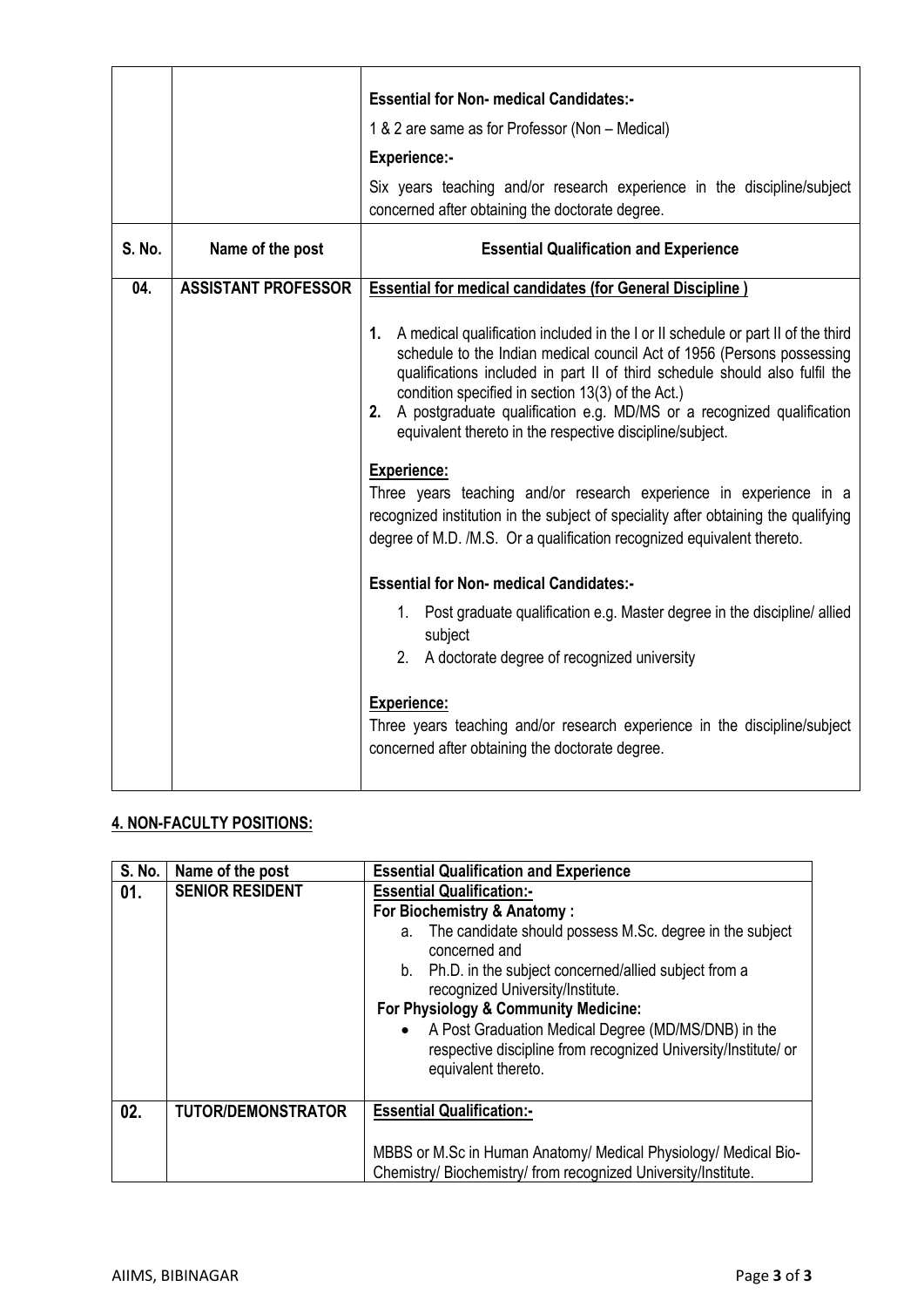### **5. IMPORTANT NOTES:**

- a) The above vacancies are provisional and subject to variation. **Competent Authority** reserves the right to vary the vacancies including reserved vacancies as per the Govt. of India rules/circulars and requirements. The reservation is as per the roster provided by the Ministry of Health & Family Welfare, Government of India.
- b) **The last date for submission of application would be 21 days from the date of publication in News Papers i.e. 05.06.2019 (Wednesday).**
- c) Experience and all other prescribed qualifications will be counted **as on last date of submission of application form i.e. 05.06.2019 (Wednesday).**
- d) The period of experience shall be counted after obtaining the prescribed essential qualification.
- e) The employment will be purely on contractual basis and under no circumstances are linked to regular appointments and cannot be regularized at any stage.
- f) The emoluments will be consolidated in nature as determined by the competent authority.
- g) The appointment can be terminated by the competent authority any time before completion of tenure, without assigning any reason thereof.
- h) **Competent Authority** reserve the rights to cancel the advertisement at any point of time without prior notice or fill up less/more number of posts as advertised or to add new department apart from the above depending upon the institutional requirements.
- i) Reservation will be as per Government of India Policy.

## **6. APPLICATION PROCESS:**

 Interested Indian Nationals/ persons registered as Overseas Citizen of India (OCI) cardholder under Section 7-A of the Citizenship Act, 1955 and fulfilling all the eligibility criteria, are required to fill the application form available at Institute's website i.e[. www.aiimsbhopal.edu.in](http://www.aiimsbhopal.edu.in/) and send duly filled application form along with self-attested photocopies of their proof of date of birth, eligibility qualification mark sheets, degrees, experience certificate and other relevant testimonials to the following address :

#### **The Administrative Officer (Shri Vishal Kumar Gupta) 1 st Floor Medical College Building All India Institute of Medical Sciences Saket Nagar Bhopal (M.P)-462020**

- The envelop must be super scribed as "**Application for post of** ........................... **(CONTRACTUAL) at AIIMS, Bibinagar".**
- The duly filled application form along with annexures must reach to aforementioned address on or before **5:00 pm of 05.06.2019 (Wednesday)** by speed post/ registered post ONLY. Delivery of the application and supporting documents (as mentioned above) by hand / in person/ courier will NOT be entertained. Institute will not be responsible for late receipt of applications due to post delay in any case.
- In case a candidate wishes to apply for more than one post, he/she is required to fill in the application form separately and separate application fees will be applicable.
- Applications incomplete in any aspect will be summarily rejected.

## **7. APPLICATION FEE:**

- The application fee for General/OBC category candidate is Rs. 2,000/-.
- Fees to be paid by Demand Draft only in favour of **"AIIMS Bhopal"**
- Fee once remitted will not be refunded.
- The application fee for PwD/ SC/ST category candidate is exempted.

#### AIIMS, BIBINAGAR Page **4** of **4**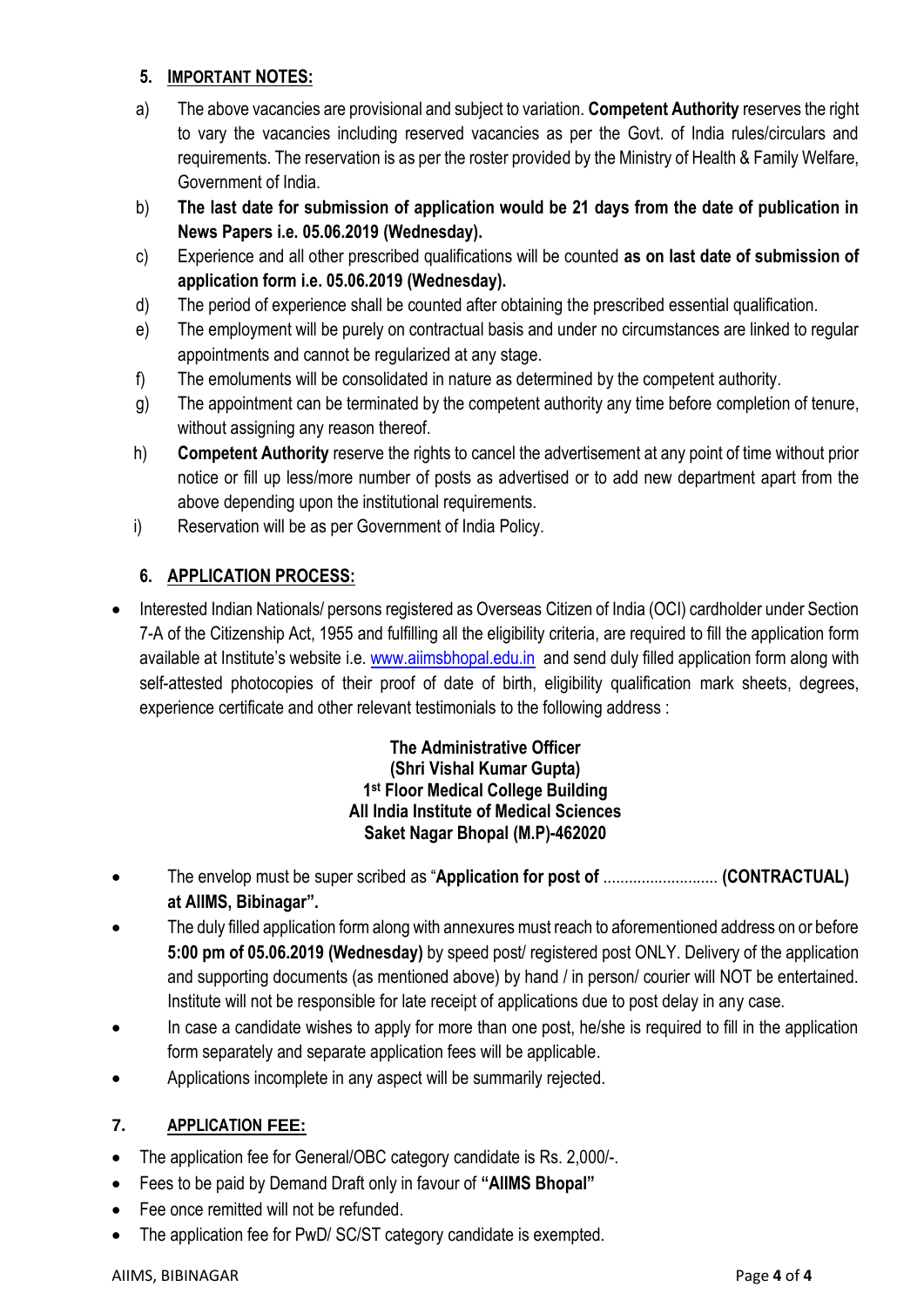## **8. MAXIMUM AGE-LIMIT: -**

- **Professor/Additional Professor**: Not exceeding 58 (Fifty Eight) years as on the last date of the receipt of the application
- **Associate Professor/ Assistant Professor**: Not exceeding 50 (Fifty) years as on the last date of the receipt of the application
- **Senior Resident**: Not exceeding 37 (Thirty Seven) years as on the last date of the receipt of the application.
- **Tutor/Demonstrator**: Not exceeding 30 (Thirty) years as on the last date of the receipt of the application. (i) Upper age limit shall be determined as on last date of submission of applications.
	- (ii) No age relaxation would be applicable to SC/ST/OBC Candidates applying for unreserved vacancies.
	- (iii) Age relaxation permissible to various categories is as under:-
- Age relaxation to other categories of the candidates will also be applicable as per the DoPT instructions. However, age relaxation will be regulated as per the DoPT instructions.
- Candidates applying under any of the reserved category posts, viz. SC/ST/OBC/PwD(OH) will be considered subject to Caste/Disability Certificate issued by the Appropriate/Competent Authority on the prescribed format. Community should be clearly and legibly mentioned in the Certificate.
- OBC candidate's eligibility will be based on the caste(s) borne in the Central List of Government of India. OBC candidate(s) should not belongs to Creamy Layer and their sub-caste should be match with the entries in Central List of OBC, failing which their candidatures will not be considered under any of the applied reserved category post(s).

| S. No. | Category                                        | Age Relaxation permissible beyond the upper age limit |
|--------|-------------------------------------------------|-------------------------------------------------------|
|        | SC/ST                                           | 05 Years                                              |
|        | OBC                                             | 03 Years                                              |
|        | PwD                                             | 10 Years                                              |
|        | Government Servant (As per DoPT<br>instruction) | 05 Years                                              |

 Only such persons would be eligible for reservation under PwD quota in service/posts who suffer from not less than 40% of physical disability. Person who wants to avail the benefit of reservation would have to submit a Disability Certificate as issued by a Competent Authority in prescribed format.

## **9. SHORTLISTING BY METHODS OF THE SELECTION:**

The prescribed qualification is minimum and mere possessing the same does not entitle any candidate to be called for interview or for selection. Based on bio-data, the Screening Committee may short-list candidates for interview. Candidates called for interview will have to produce all relevant original documents in proof of details furnished in their application at the time of interview. They may also be asked to submit an affidavit/declaration as decided by the Competent Authority at time of Interview. The methodology of Selection will be decided by the Selection Committee as deemed fit besides any other matter relating to the Selection process.

## **10. TENURE:**

- The appointment to the post of Professor/Additional Professor & Assistant Professor shall be for the period of 1 (One) Year.
- The appointment to the post of Tutor/Demonstrator shall be for the period of 1 (One) Year.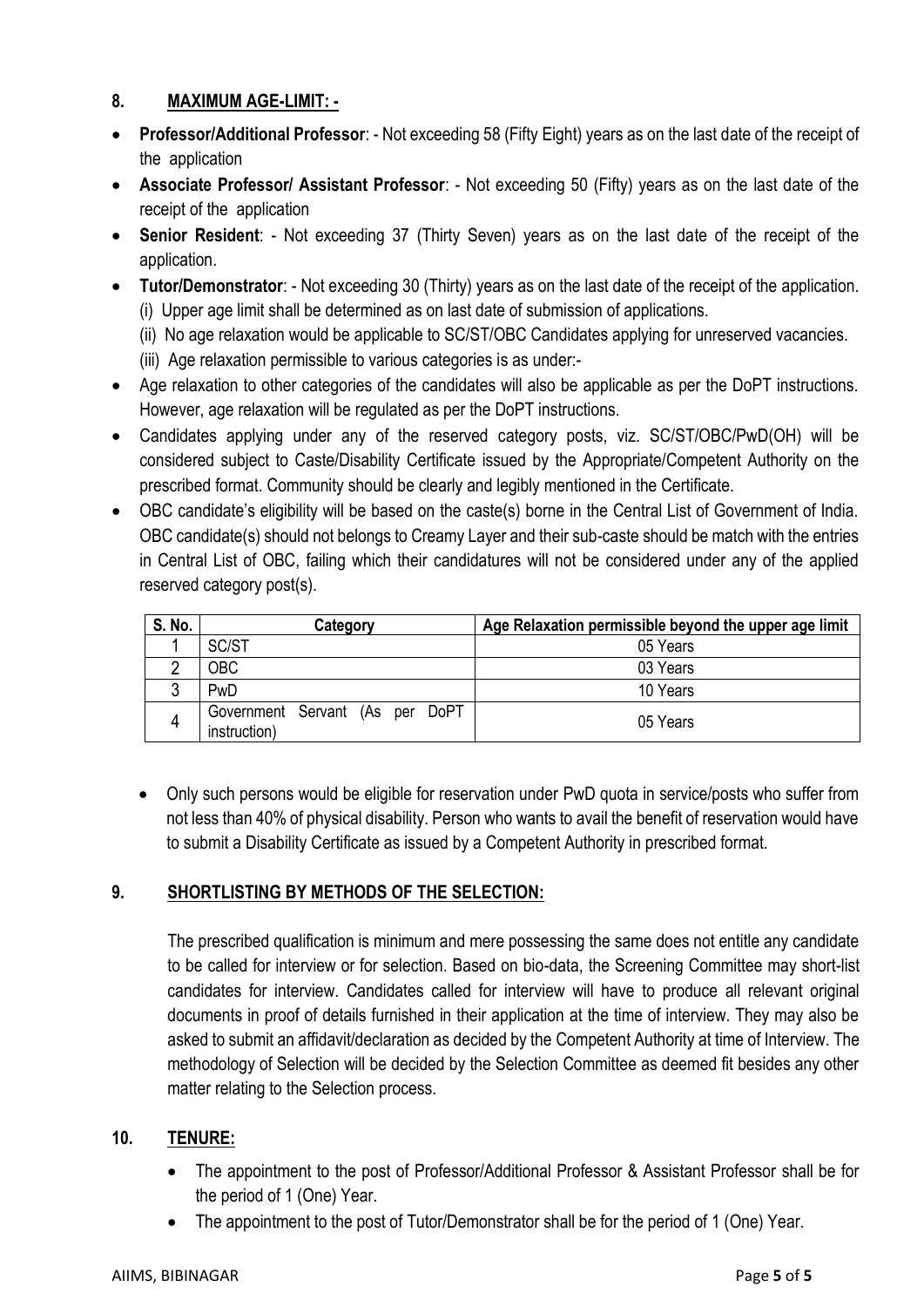The appointment to the post of Senior Residents shall be for the period of 3 (Three) Years.

| S.No. | <b>Post</b>                 | <b>Consolidated</b>                                                                                                               |
|-------|-----------------------------|-----------------------------------------------------------------------------------------------------------------------------------|
|       | Professor                   | Rs. 2,20,000/-                                                                                                                    |
| 2     | <b>Additional Professor</b> | Rs. 2,00,000/-                                                                                                                    |
| 3     | Associate Professor         | Rs. 1,88,000/-                                                                                                                    |
|       | <b>Assistant Professor</b>  | Rs. 1,00,000/- (On the basis of existing emoluments)                                                                              |
| 5     | Senior Resident             | Rs.15,600-39,100 + GP 6,600 (6th CPC)<br>Level 11 of the Pay Matrix of the Seventh Pay Commission + NPA for Medical<br>Graduates. |
| 6     | Tutor/Demonstrator          | Rs.15,600-39,100 + GP 5400 (6th CPC)<br>Level 10 of the Pay Matrix of the Seventh Pay Commission + NPA for Medical<br>Graduates.  |

## **11. REMUNERATION (CONSOLIDATED):**

- *12.* **PLACE OF INTERVIEW:** The interviews will be held at **AIIMS, BHOPAL** or any other place as decided by the competent authority of Institute. *No TA/DA will be paid for appearing in the interview.*
- **13. RESERVATION:** Reservation for SC/ST/OBC/PwD(OH) shall be applicable as per Govt. of India(GoI)

policy:

- OBC Candidates will attach certificate, in the prescribed format as per GoI norms, from the prescribed authority for Central Government posts along with certificate that the candidate does not belong to Creamy Layer. Date of issue of Certificate should not be earlier than 1 year of closing date of advertisement.
- For SC/ST Candidates Certificate should be issued by Tehsildar or above rank officer in format of State/Central Government.
- For PwD candidates The disability certificate should be issued by a duly constituted Medical Board of the State or Central Govt. Hospitals / Institutions and countersigned by Medical Superintendent /Chief Medical Officer /Head of Hospital / Institution as the case may be.
- The Medical Board issuing certificate shall conform to quidelines of Ministry of Social Justice and Empowerment, GoI.
- 4% of the total vacancies is horizontally reserved for Person with Disabilities (PwD). The Physical requirement is required to fill up the posts on horizontal basis are S (Sitting), ST (Standing), W (Walking), MF (Manipulation by Fingers) & RW (Reading & Writing). All the instructions of GoI as applicable in this regard will be followed.

## **14. TERMS & CONDITIONS :**

- i. The candidate who is already in government service shall submit 'No Objection Certificate' from the present employer at the time of Interview.
- ii. Canvassing of any kind will lead to disqualification.
- iii. The prescribed qualification is minimum and mere possessing the same does not entitle any candidate for selection.
- iv. Private practice of any type during service period is prohibited.
- v. He / She is to conform to the rules of conduct and discipline as applicable to the institute employees.
- vi. The appointee shall not be entitled to any benefit like Provident Fund, Pension, Gratuity, Medical Attendance Treatment, Seniority, Promotion etc. or any other benefits available to the Government Servants, appointed on regular basis.